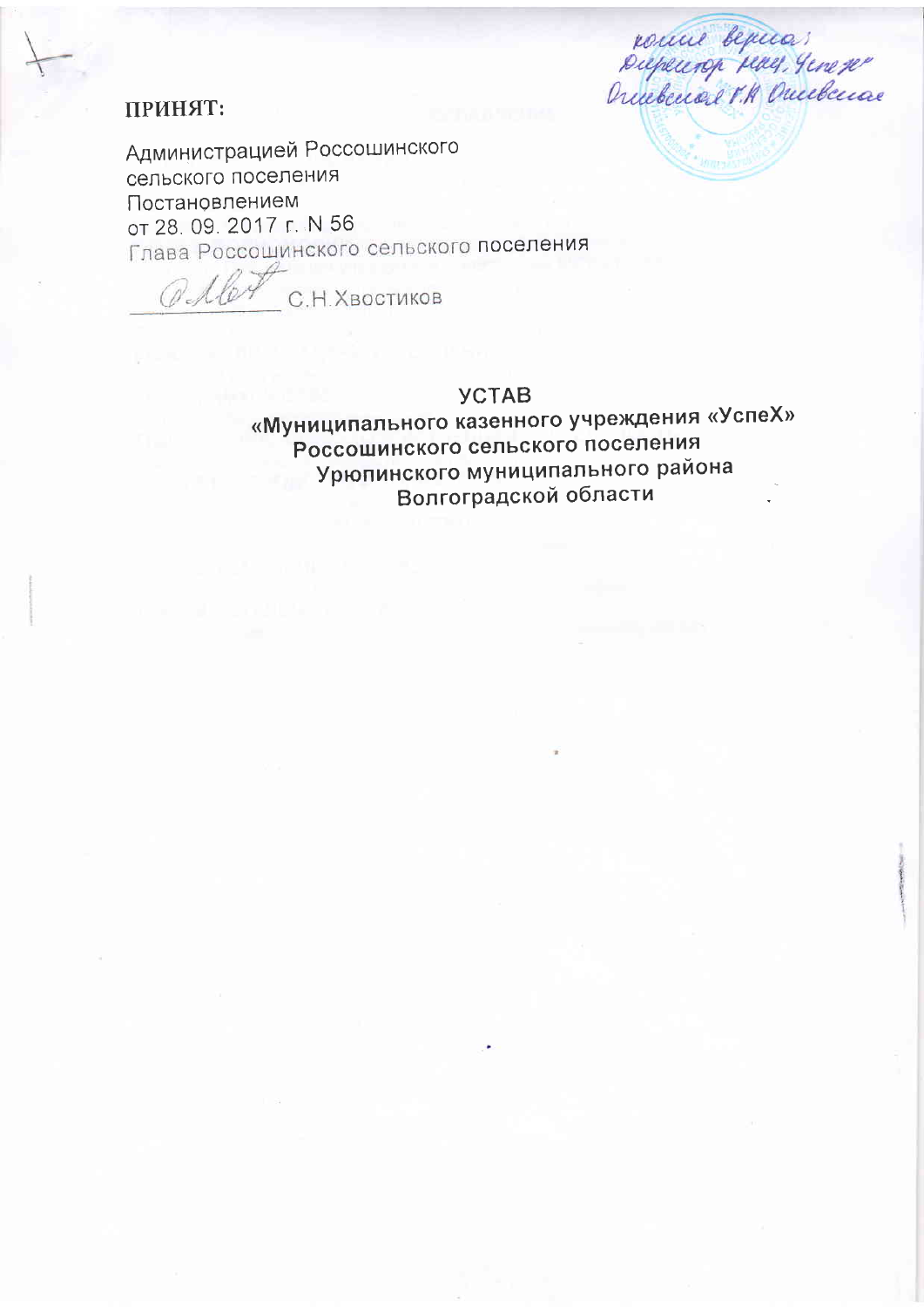#### **ОГЛАВЛЕНИЕ**

### Глава I. ОБЩИЕ ПОЛОЖЕНИЯ

Статья 1. Муниципальное казенное учреждение «УспеХ» Россошинского сельского поселения Урюпинского муниципального района.

Статья 2. Официальное наименование Учреждения

## Глава 2. ПОЛНОМОЧИЯ

Статья 3. Полномочия учредителя Учреждения МКУ «УспеХ»

Статья 4. Полномочия Учреждения МКУ «УспеХ»

Статья 5. Полномочия Учредителя

Статья 6. Обязательства Учредителя

# Глава 3.ЦЕЛИ И ЗАДАЧИ УЧРЕЖДЕНИЯ

Статья 7. Цели и основные задачи Учреждения.

Глава 4.ИМУЩЕСТВО

Статья 8. Имущество Учреждения.

Глава 5. ФИНАНСОВО-ХОЗЯЙСТВЕННАЯ ДЕЯТЕЛЬНОСТЬ

Статья 9. Финансово-хозяйственная деятельность.

Глава 6.РУКОВОДСТВО И УПРАВЛЕНИЕ

Статья 10. Руководство и управление

Глава 7. РЕОРГАНИЗАЦИЯ УЧРЕЖДЕНИЯ

Статья 11. Реорганизация и ликвидация Учреждения и изменение его типа.

#### Глава 8. ИЗМЕНЕНИЯ В УСТАВ

Статья 12. Порядок внесения изменений в Устав Учреждения.

Глава 9.ЛОКАЛЬНЫЕ АКТА УЧРЕЖДЕНИЯ

Статья 13. Перечень видов локальных актов, регламентирующих деятельность Учреждения.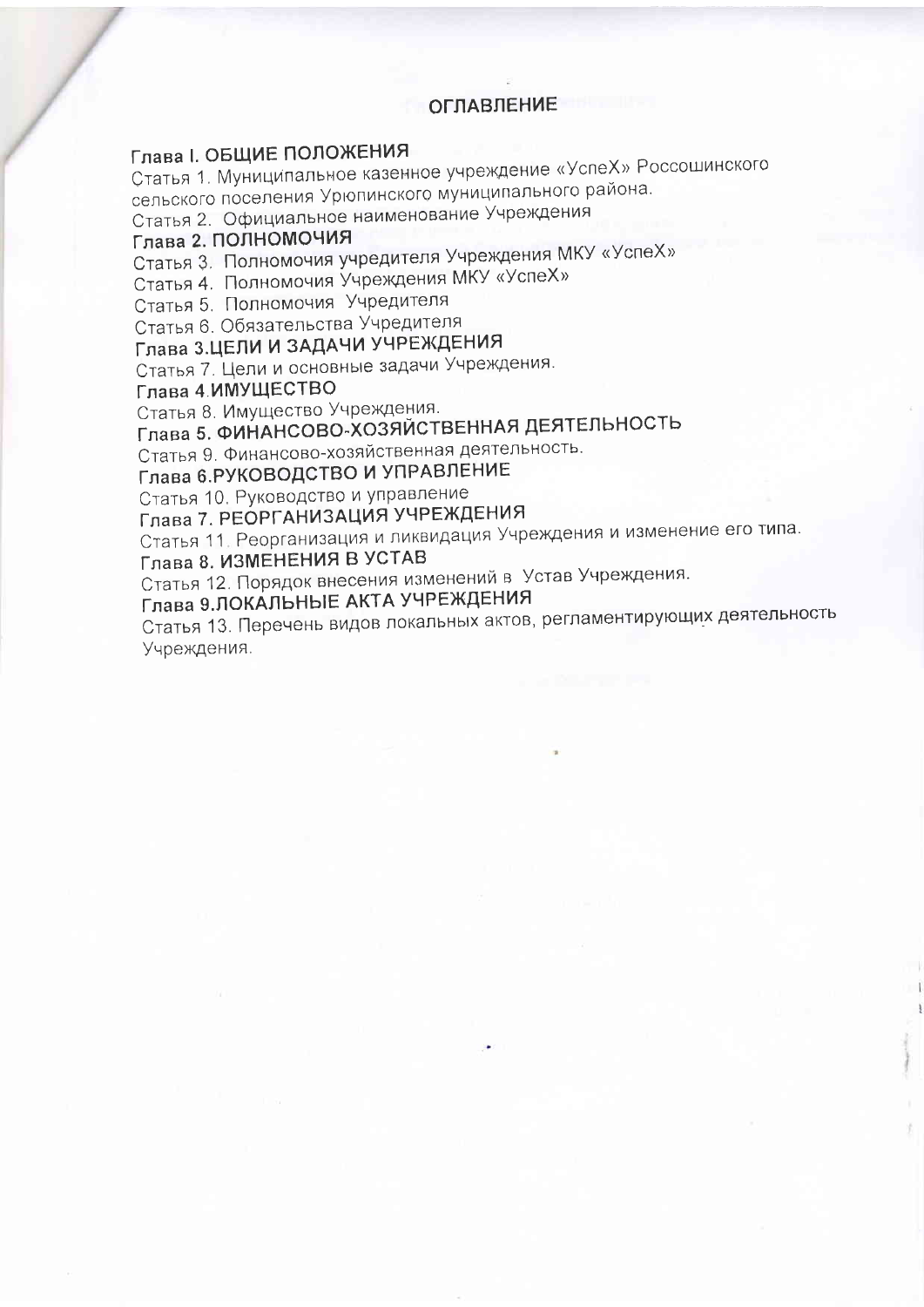Статья 1. Муниципальное казенное учреждение «УспеХ» Россошинского сельского поселения Урюпинского муниципального района.

Муниципальное казенное учреждение «УспеХ» Россошинского сельского поселения Урюпинского муниципального района (далее - Учреждение) создано в соответствии с Гражданским кодексом Российской Федерации, Федеральным законом "О казенных постановлением главы Россошинского Урюпинского района Волгоградской области от 11.12.2013 г. № 47. учреждениях",

# Статья 2. Официальное наименование Учреждения

Муниципальное казенное учреждение «УспеХ» Полное наименование: Россошинского сельского поселения Урюпинского муниципального района;

сокращенное наименование: МКУ «УспеХ»

2.1 Юридический адрес Учреждения: 403124, Российская Федерация,

Волгоградская область,

Урюпинский район,

Хутор Россошинский,

ул. Центральная, дом 48.

2.2 Фактический адрес: 403124, Российская Федерация,

Волгоградская область,

Урюпинский район,

Хутор Россошинский,

ул. Центральная, дом 48.

### Глава 2. Полномочия

Статья 3. Полномочия учредителя Учреждения МКУ «УспеХ»

# 3.1. Полномочия учредителя Учреждения МКУ «УспеХ»

от имени муниципального образования Россошинского сельского поселения Урюпинского района Волгоградской области осуществляются администрацией Россошинского сельского поселения Урюпинского муниципального Волгоградской области (далее - Учредитель).

# Статья 4. Полномочия Учреждения МКУ «УспеХ»

4.1. Учреждение является юридическим лицом и действует в соответствии с законодательством Российской федерации и настоящим Уставом. 4.2. Учреждение имеет обособленное имущество на правах оперативного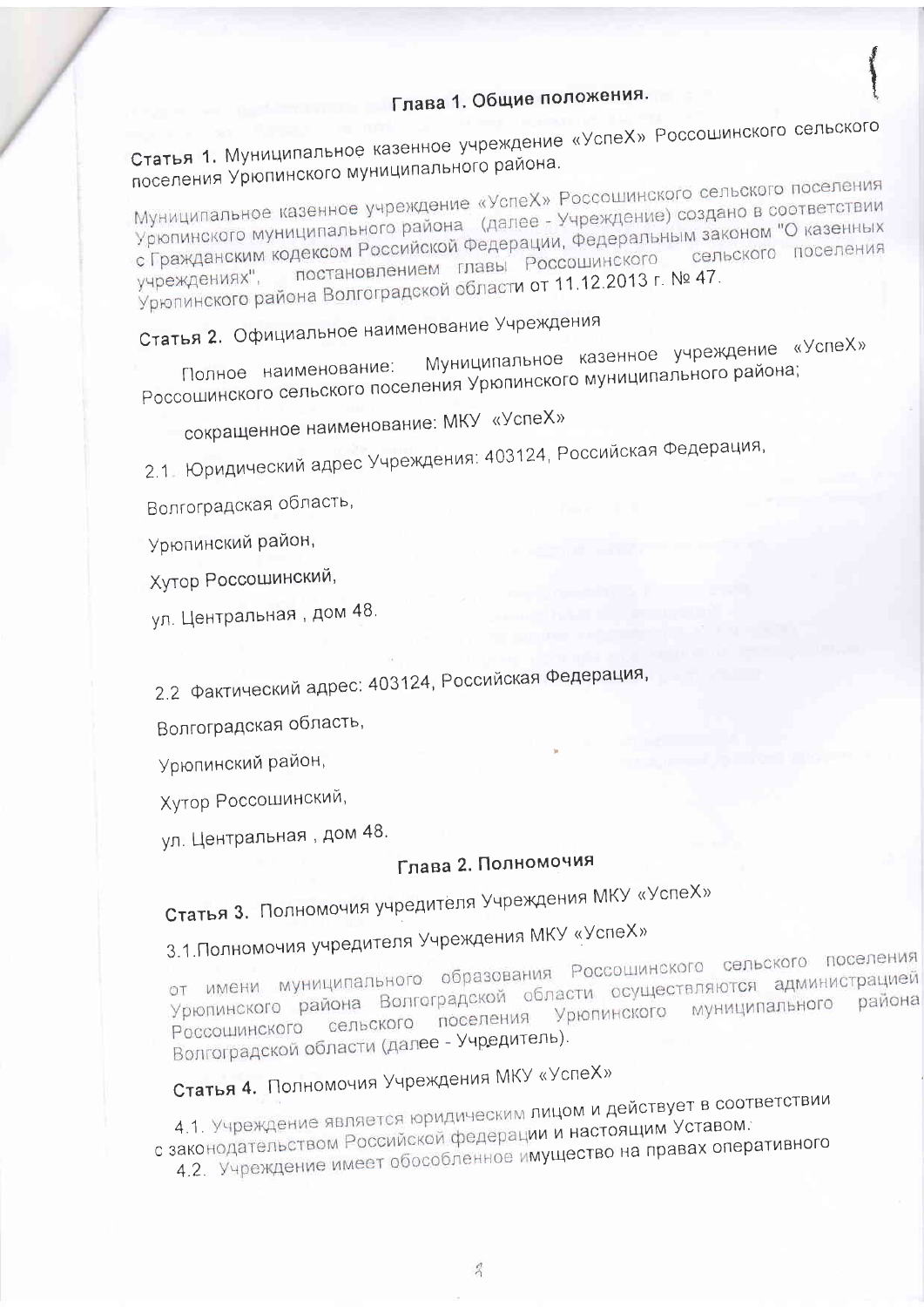управления, самостоятельный баланс, собственный лицевой счёт и иные счета в учреждениях банков, печать со своим наименованием, бланки, фирменную **СИМВОЛИКУ.** 

4.3. По своей организационной форме Учреждение является

и финансируется из Бюджета муниципальным казенным учреждением Россошинского сельского поселения Урюпинского муниципального района.

4.4. Учреждение приобретает имущественные и неимущественные права,

может выступать истцом и ответчиком в суде, арбитражном и третейском суде в соответствии с законодательством Российской Федерации. Учреждение не отвечает по обязательствам государства, его органов и отвечает по своим обязательствам в средств. распоряжении денежных  $\Box$ в его находящихся пределах, недостаточности денежных средств по обязательствам Учреждения отвечает Учредитель.

4.5. Учреждения самостоятельно в подборе и расстановке кадров, научной, финансовой, хозяйственной и иной деятельности в пределах, установленных законодательством Российской Федерации и настоящим Уставом.

4.6. К компетенции учреждения относится:

- материально-техническое обеспечение и оснащение рабочего

процесса, оборудованием помещений в соответствии с государственными и местными нормами и требованиями, осуществляемое в пределах выделенных Учредителем финансовых средств;

- подбор, приём на работу и расстановка кадров, ответственность за уровень их квалификации;

- установление структуры управления деятельностью Учреждения, штатного расписания, распределение должностных обязанностей,

- установление заработной платы работникам Учреждения, в том числе надбавок и доплат к должностным окладам, порядка и размеров их премирования;

- разработка и принятие Правил внутреннего трудового распорядка Учреждения, иных локальных актов,

4.7. Отношения между Учреждением и Учредителем определяются настоящим Уставом. Учредитель утверждает Устав Учреждения, а также вносимые в него изменения.

Статья 5. Полномочия Учредителя

- выполняет функции и полномочия Учредителя Учреждения при его создании, реорганизации, изменении типа и ликвидации, утверждает передаточный акт или разделительный баланс, промежуточный и окончательный ликвидационный баланс, назначает ликвидационную комиссию;

- участвует в управлении и деятельности Учреждения в порядке, предусмотренном настоящим Уставом;

- получает информацию о деятельности Учреждения, в том числе

знакомиться с материалами бухгалтерского учёта, отчётности, а так же с другой документацией:

- согласовывает в установленном порядке распоряжение недвижимым имуществом Учреждения, в том числе передачу его в аренду;

- согласовывает распоряжение движимым имуществом Учреждения;

- назначает руководителя Учреждения и прекращает его полномочия,

а так же заключает, изменяет и расторгает трудовой договор с ним;

- устанавливает порядок составления, утверждения, ведения бюджетных смет Учреждения.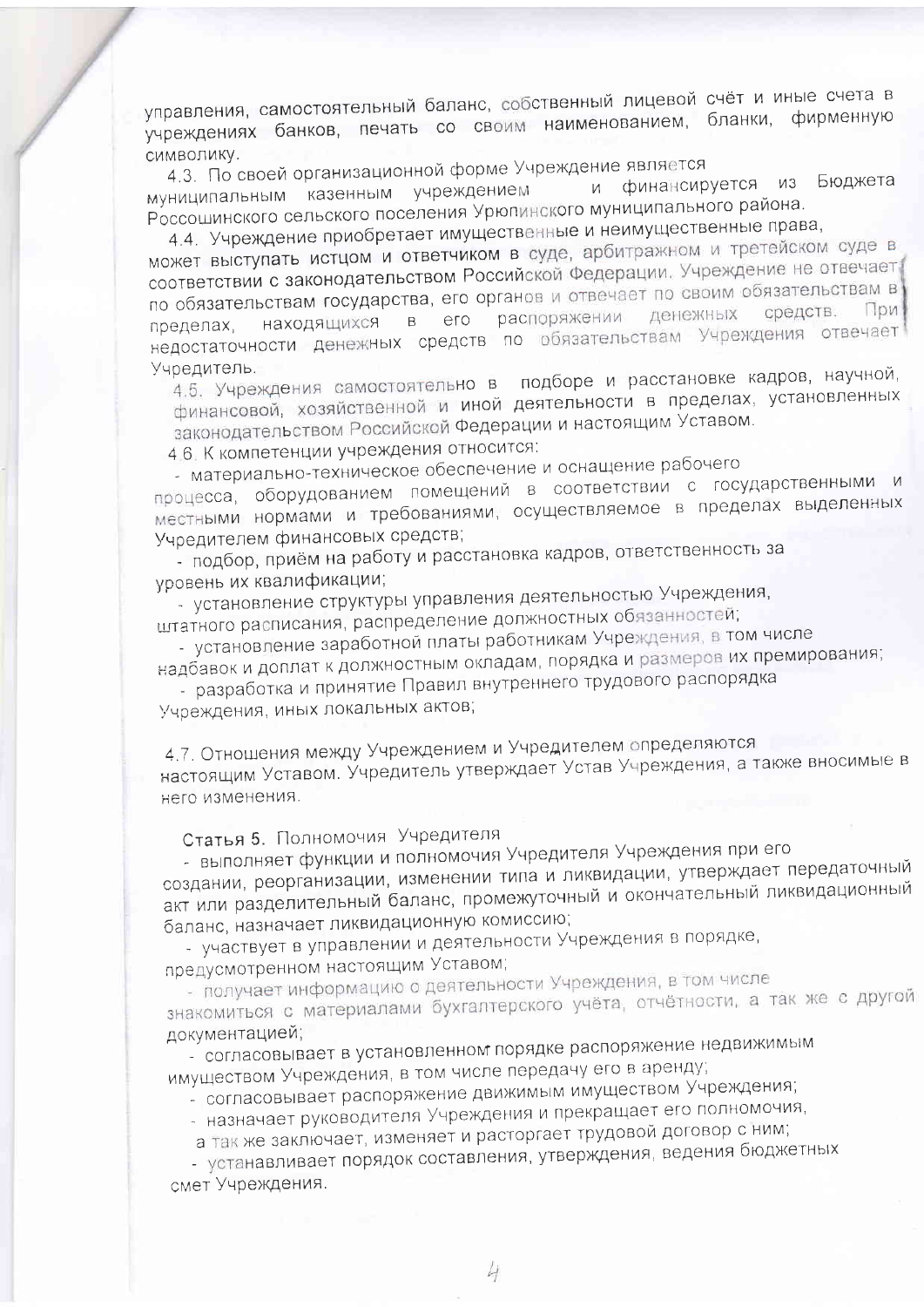Статья 6. Обязательства Учредителя

- осуществляет финансирование Учреждения в соответствии с утвержденной сметой, в пределах бюджетного финансирования на соответствующий период.

Глава 3. Цели и задачи Учреждения

Статья 7. Цели и основные задачи Учреждения.

7.1. Деятельность Учреждения

Учреждение осуществляет свою деятельность в соответствии с предметом и целями деятельности определенными Конституцией Российской Федерации, действующим законодательством Российской Федерации, распоряжениями Президента Российской Федерации и правительства Российской Федерации, Волгоградской администрации Волгоградской областной Думы, постановлениями и распоряжениями главы Россошинского сельского поселения и настоящим Уставом.

7.2. Предметом деятельности Учреждения является:

- выполнение работ, оказание услуг в целях удовлетворения общественных потребностей и получение прибыли.

7.3. Основными видами деятельности Учреждения являются:

- сбор и транспортировка твердых бытовых отходов;

- эксплуатация инженерных сетей и сооружений коммунального назначения;

- сбор жидких бытовых отходов;

- содержание и ремонт объектов благоустройства, пешеходных дорожек и дорог сельского поселения;

- озеленение населенных пунктов и уничтожение сорной растительности;

- оказание ритуальных услуг;

- уборка неорганизованных свалок;

- оказание коммунальных услуг ;

- участие в организации помощи администрации Россошинского сельского поселения по ликвидации последствий стихийных бедствий и аварий;

- коммерческая деятельность

- организация перевозок пассажиров и багажа;

- транспортные услуги;

- транспортное обслуживание администрации Россошинского сельского поселения;

- оказание услуг по водоснабжению;

- осуществление замены ветхих водопроводных сетей;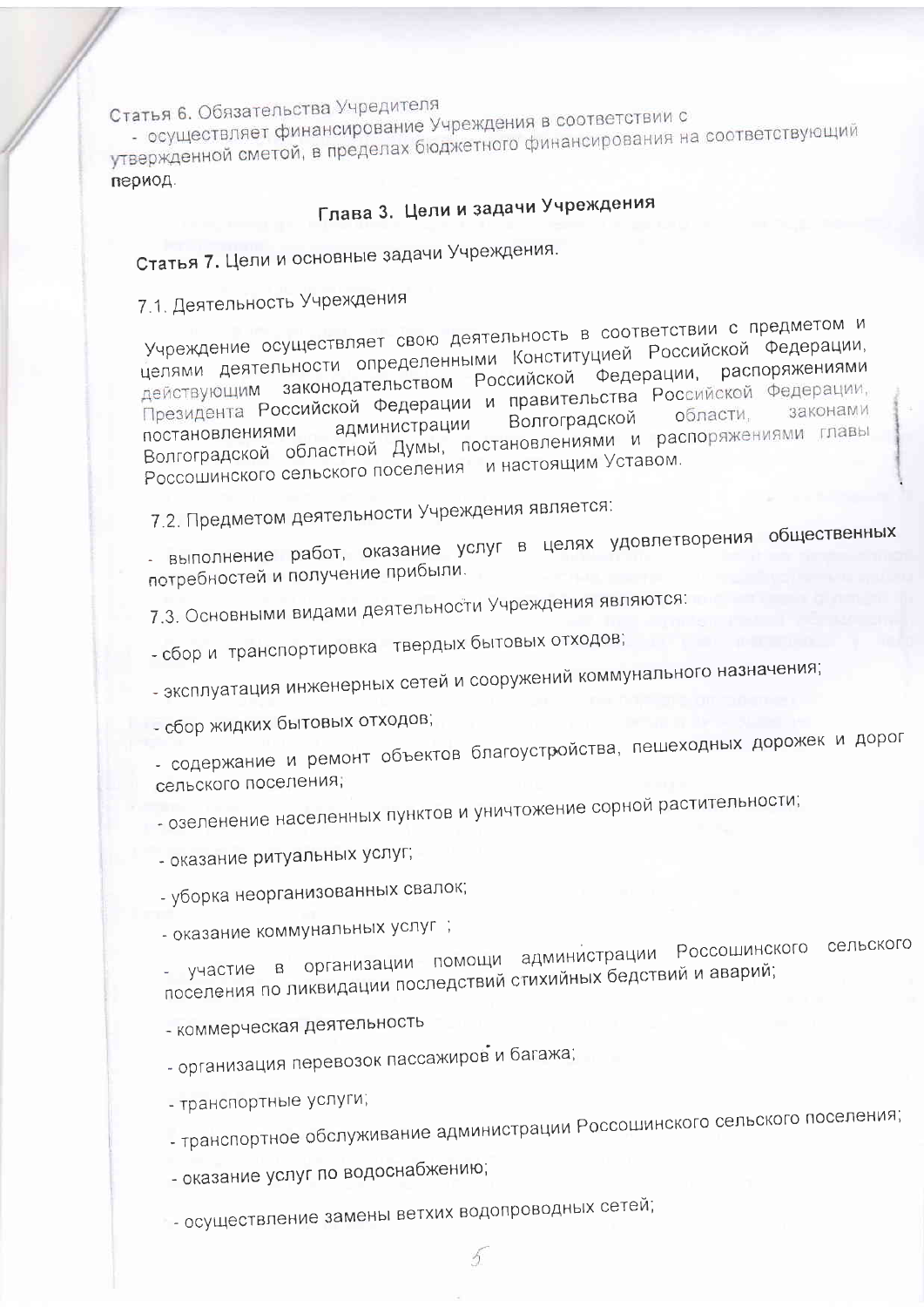- производства общестроительных работ по прокладке местных трубопроводов;

- обслуживания объектов водоснабжения;

- обеспечения населения водой хозяйственно-питьевого и производственного назначения:

- производство земляных работ:

- очистка территорий, очистка снега;

- прочая вспомогательная деятельность.

7.4. Предоставление государственных и муниципальных услуг Учреждением осуществляется бесплатно, в соответствии с действующим законодательством.

7.5. Предоставление Учреждением услуг, не относящихся к государственным и муниципальным услугам, осуществляется за плату.

7.6. Учреждение вправе заниматься предпринимательской и иной не запрещенной действующим законодательством деятельностью, соответствующей уставным целям и необходимой для их достижения, привлекать для осуществления своих функций на договорной основе юридических и физических лиц муниципальных образований, приобретать или арендовать основные средства за счет имеющихся у него финансовых ресурсов.

7.7. Учреждение самостоятельно в установленном порядке определяет размер средств, направляемых на оплату труда работников и их поощрение, преизводственное и социальное развитие.

7.8. Учреждение свои отношения с другими предприятиями, организациями, учреждениями и гражданами во всех сферах деятельности строит на основе договоров. В своей деятельности Учреждение учитывает интересы потребителей, обеспечивает качество работ, услуг.

7.9. Учреждение организует и планирует в установленном порядке статистическую и иную отчетность.

7.10. Право Учреждения осуществлять деятельность, на которую в соответствии с законодательством требуется специальное разрешение - лицензия, возникает у Учреждения с момента ее получения или в указанный в ней срок и прекращается по встечении срока ее действия, если иное не установлено законодательством.

#### Глава 4. Имущество

Статья 8. Имущество Учреждения.

8.1. Для осуществления деятельности, предусмотренной настоящим уставом, учреждение владеет, пользуется в пределах, установленных законом, в соответствии с целями своей деятельности, назначением имущества:

а) закрепленным за ним в установленном порядке в оперативном управлении;